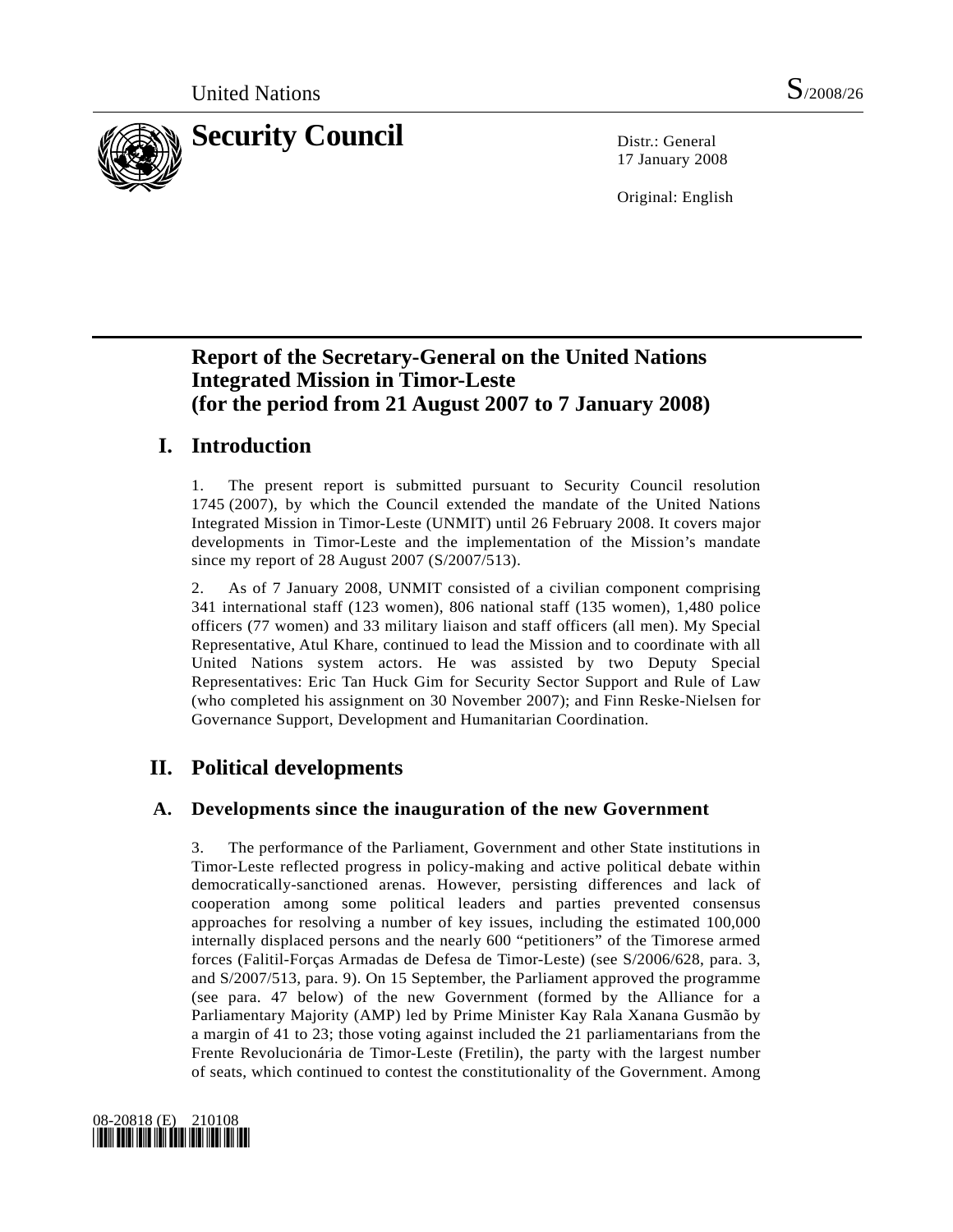the short-term priorities identified in the programme are improving security, addressing the internally displaced persons situation, and resolving the cases of the petitioners as well as prison escapee and deserting Military Police Commander Alfredo Reinado of the armed forces (see S/2007/50, para. 10). These priorities are also reflected in the transitional budget for the period from July to December 2007 and the 2008 State budget, approved by the Parliament on 9 October and 28 December 2007, respectively.

4. Parliamentary discussions were generally marked by lively and constructive debate among all political parties, including Fretilin, which participated actively in plenary and committee activities, and offered insightful observations and proposals as well as criticisms of the Government programme and budgets. The Prime Minister and other ministers also engaged in important parliamentary debates, making genuine efforts to address concerns raised by parliamentarians. Parliament President Fernando de Araújo led a multiparty delegation to Indonesia to strengthen relations with the Indonesian Parliament, and participated in an Inter-Parliamentary Union meeting in New York. In addition, three women parliamentarians participated in the fifth Asian-Pacific Women Parliamentarians' and Ministers' Conference in Beijing.

5. District administrations also responded constructively to the challenges of the immediate post-electoral period, particularly the negative fallout from the 6 August announcement on the formation of the new Government that especially affected Baucau, Lautem and Viqueque districts (see S/2007/513, para. 20). These three district administrations, supported by UNMIT, the national police and the armed forces, as well as international security forces, responded with a series of dialogue initiatives to bring opposing stakeholders together. These efforts were assisted by the Fretilin leadership's public rejection of violence as an expression of political discontent. The impact of these initiatives was visible by the end of September, with all schools and local administrative offices having resumed normal functioning and most newly displaced persons having returned to their homes.

6. Following the President's meeting on 19 August with Alfredo Reinado (S/2007/513, para. 18), a directive council for the dialogue process was established by the Prime Minister on 12 October, chaired by the Secretary of State for Security, to coordinate the dialogue initiative to resolve the case of Reinado and his group. Despite efforts by the Government, negotiations with Reinado have not yet yielded tangible results, and there is still no agreement on such key issues as handover of weapons and cantonment arrangements. On 9 and 22 November, Reinado organized gatherings in Ermera district, each attended by crowds of hundreds, including petitioners, some of whom openly carried long-barrel weapons. During the gatherings and in public remarks, Reinado and the petitioners linked their situations and demanded that they be addressed together, although the Government and the President view them as separate issues. A meeting planned for 16 December between the Prime Minister and Reinado did not take place because Reinado failed to appear. The Government's ultimate goal has continued to be Reinado's voluntary surrender and submission to judicial proceedings. Taking account of its mandated task of maintaining public security, UNMIT maintained its position that, given Reinado's written indication of his willingness to submit to justice (see S/2007/513, para. 18), dialogue is currently the preferable means of pursuing that end.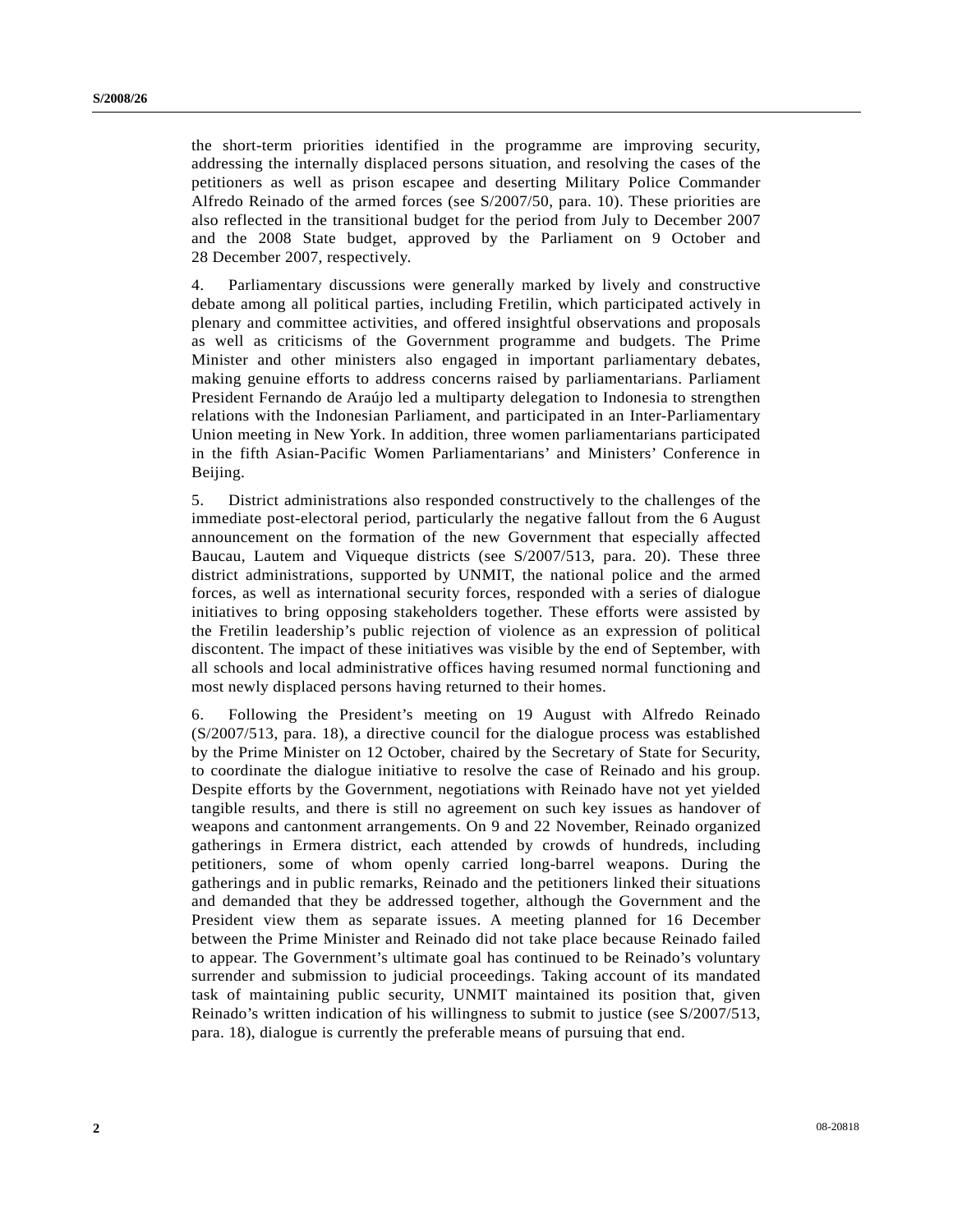7. The political situation has continued to be fragile. Fretilin continued to consider the AMP-led Government as unconstitutional, referring to it as a "de facto Government" (see S/2007/513, para. 4). This position was reaffirmed at the Fretilin national retreat held from 25 to 28 October, where the party also reiterated its commitment to support peace and national stability. Fretilin leaders have also called for the Government to step down and for early elections to be held in 2009, as conveyed to the Security Council mission (see S/2007/711, para. 5) and myself during recent visits to the country. Despite complaints by some of its members in Parliament of lack of consultation, the Government coalition has maintained its solidarity in votes on major issues.

8. During much of the past year, a primary focus of both the Timorese authorities and UNMIT was on the peaceful conduct of elections. Over the months since elections, there have been increasingly high expectations among the population that the Government will fulfil campaign promises and demonstrate its ability to implement lasting solutions to the numerous challenges facing the country, including widespread poverty and unemployment and other socio-economic problems. While the programme and budgets developed by the Government and constructively debated in Parliament reflect commitment to assume responsibilities, the Government will now need to harness and strengthen capacities to implement budgeted activities, for which assistance will continue to be required. In going forward, it is important for all parties to acknowledge that political differences should not preclude cooperation in resolving pressing issues and supporting the State-building process in order to promote the greater interests of Timor-Leste. At this critical juncture, increased national consensus and sustained international support are essential to consolidate the gains of the past year and ensure that a culture of democracy and good governance is fostered in Timor-Leste.

#### **B. Support for dialogue and reconciliation**

9. My Special Representative continued to emphasize the need to address critical political and security-related issues through inclusive and collaborative processes in his separate weekly meetings with the President and the Prime Minister and his regular meetings with the Parliament President. Since the formation of the new Government, my Special Representative, in supporting a meaningful and constructive role for the opposition, also held weekly meetings with the Secretary-General of Fretilin, former Prime Minister Mari Alkatiri. In addition, he held monthly meetings with representatives of civil society. The immediate post-crisis problems facing Timor-Leste — such as the internally displaced persons, petitioners and the fugitive Reinado — are among the regular topics of discussions. In these forums, my Special Representative has continued to urge the Timorese leadership and other stakeholders to pursue peaceful dialogue and to avoid violent means to resolve differences.

10. As at 7 January 2008, 16 meetings of the High-level Coordination Committee and 13 meetings of the Trilateral Coordination Forum had been held (see S/2007/50, paras. 7 and 40, and S/2007/513, paras. 5 and 27). They continue to be valuable forums for collaboration and consensus-building between UNMIT and the Government on security and other key issues facing the country. UNMIT also continued its monthly meetings (now 10) with the leaders of all political parties, including those without parliamentary representation. These provided important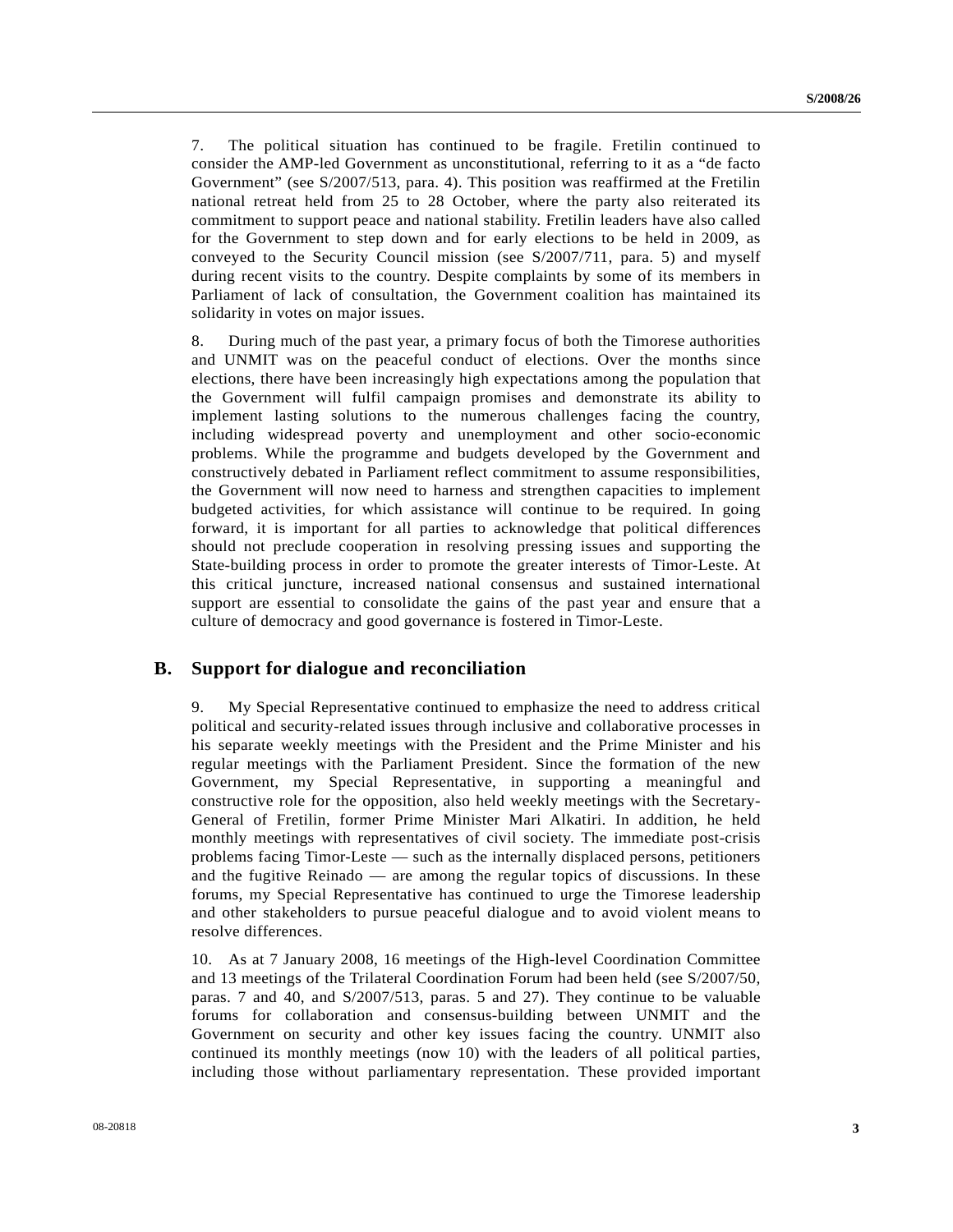opportunities for parties to discuss issues of concern and to hold each other accountable to commitments embodied in the political party accord, including adhering to principles of good governance, ensuring a meaningful and constructive role for the opposition and civil society, guaranteeing not to politicize State institutions such as the armed forces, the national police and the public administration, and condemning all forms of violence. Women's non-governmental organizations continued to play an important role in promoting dialogue and reconciliation among both women and men, including through the 16 days of activism against gender violence campaign and the national workshop on involving men in ending violence against women. The United Nations system is also supporting the Government's new national recovery strategy, which focuses on community dialogue as one of its five priorities (see para. 52).

11. District administration personnel and the national police, supported by UNMIT police, initiated a series of dialogues in the eastern districts after the violence there in August 2007 (see para. 5). President José Ramos-Horta supported these reconciliation efforts through visits to Uatolari subdistrict in Viqueque on 23 October and to Lautem and Baucau districts from 5 to 8 November. The President again visited Baucau and Viqueque districts, from 18 to 21 December. UNMIT provided support for these efforts through visits by my Special Representative to Baucau and Viqueque districts, and by facilitating dialogue between political parties in districts that faced security problems (including Baucau and Ermera).

12. During a number of high-level visits, the international community conveyed its sustained commitment to Timor-Leste, while emphasizing the need for enhanced dialogue and reconciliation among political leaders and parties in order to collaborate in addressing the challenges facing the country. The President made visits to Portugal and Singapore, and several high-level delegations visited Timor-Leste. A Security Council mission visited Timor-Leste for the first time since the restoration of its independence, from 24 to 30 November, and, in its report (S/2007/711) highlighted key concerns and issues facing the country. The mission urged the Timorese political leaders to work together to tackle those issues in a coordinated way in the national interest, and stressed the need for continued dialogue at the national and community levels to foster greater political consensus and defuse existing tensions. Similar appeals were made during visits of the President of the European Commission, the Prime Minister and the Minister for Foreign Affairs of Australia, the Minister for Foreign Affairs of Brazil, the Minister of Finance of Norway and the Secretary of State for Cooperation and Foreign Affairs and the Secretary of State for Defence of Portugal. During visits of my Special Representative to European Union institutions in Brussels and Strasbourg and to Japan and the United States of America, discussions underlined the need for sustained international support to strengthen State institutions and the rule of law, and to help build a culture of democratic governance, in order to resolve the problems confronting this young country.

13. I had the pleasure of visiting Timor-Leste on 14 and 15 December to convey to the Government and population that the United Nations remained fully committed to efforts to bring sustainable peace and stability, rule of law, democratic governance and socio-economic development to the country. While I commended the Timorese people for making significant advances over the past year, including the peaceful conduct of elections, I made a strong appeal to the leadership and other interlocutors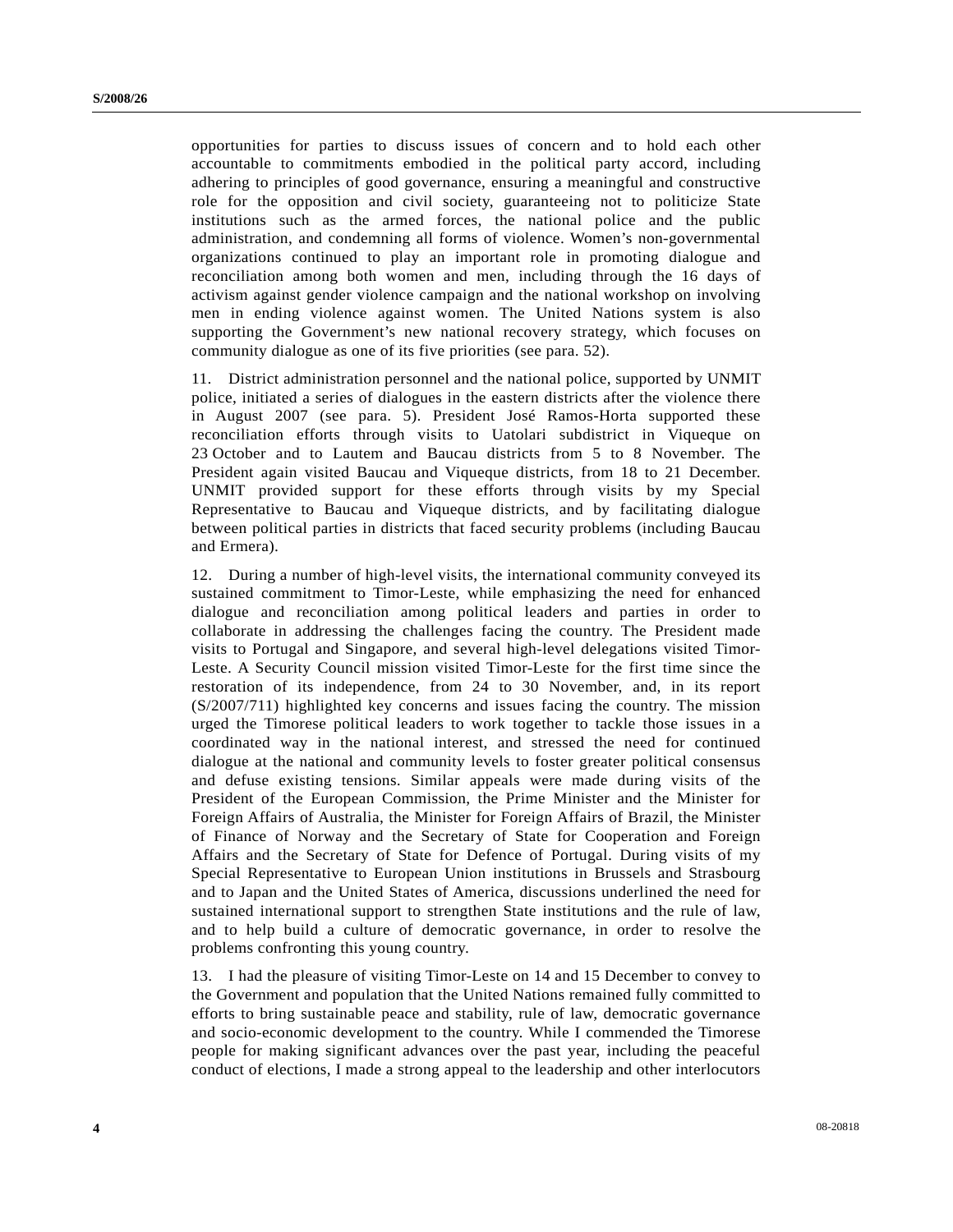to confront the serious challenges still faced in a unified manner. I emphasized that a number of the root causes of the crisis had not been fully addressed, including political divisions, weak institutions (particularly the security forces) and widespread poverty and unemployment, which is especially high among the youth. I also expressed concern that the country had not resolved some grave issues remaining from the crisis which continue to contribute to a volatile security situation, such as the internally displaced persons, petitioners and the fugitive Reinado. I thus appealed to the Timorese leadership, political parties and civil society to intensify efforts towards national dialogue and reconciliation in order to bridge divides and tackle the country's many challenges in a coordinated way to promote national interests. At this critical juncture, I emphasized the need for all Timorese to work closely together — including the Government and Fretilin — to address priority needs and maintain stability and to strengthen democratic governance and respect for the rule of law.

14. I was encouraged that the Timorese leaders and other interlocutors focused on the urgent need to improve security conditions as well as to enhance dialogue among the political leadership in order to collectively address the country's shortand long-term challenges. Timorese interlocutors, including Fretilin, expressed appreciation for the good offices efforts of UNMIT, but appealed for further assistance to enhance dialogue among the leadership in order to facilitate consensus approaches for addressing the country's problems, including those relating to internally displaced persons, petitioners and Reinado. I have asked my Special Representative, in consultation with the Timorese leadership, to consider additional measures to facilitate inclusive approaches for addressing these pressing problems, taking into account the fact that on 14 December Fretilin sent a letter to me with some proposals, as well as the efforts of the President and the Prime Minister to engage with Fretilin and others in resolving these problems.

### **C. Support for capacity-building for electoral institutions and processes**

15. Following the successful conduct of the 2007 elections, the country's leaders have stressed the need to strengthen the basic infrastructure and capacity of the electoral institutions and to review the legal framework for elections. The National Electoral Commission and the Technical Secretariat for Electoral Administration developed their medium- and long-term strategic plans with United Nations assistance. The UNMIT electoral team, together with United Nations Development Programme (UNDP) experts, assisted these institutions and the Government-led Committee for the Revision of the Electoral Laws in training and ongoing efforts to reform the electoral framework. UNMIT and UNDP also supported the electoral institutions in organizing an operational-level coordination meeting with donor countries and international non-governmental organizations. In addition, to support efforts to enhance the role of women in the country's electoral processes, UNMIT organized a workshop to discuss relevant United Nations guidelines.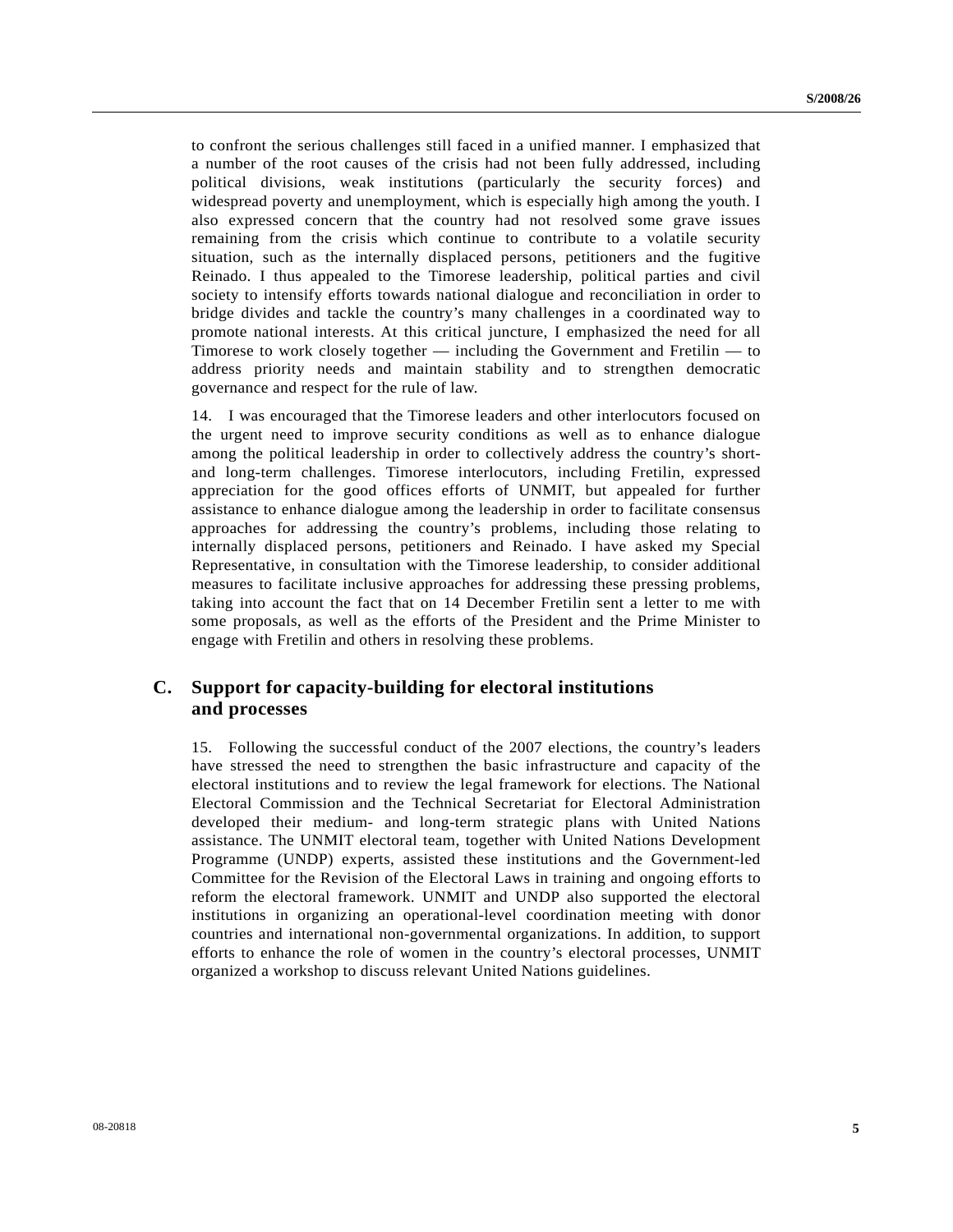# **III. Restoration and maintenance of public security**

### **A. Security developments**

16. With the completion of the elections and the departure of the fifth formed police unit from Portugal dedicated to electoral security, UNMIT police strength decreased from 1,641 at the end of July to 1,480 (77 women) by 7 January 2008. Of these, 886 officers (including 139 in the Malaysian formed police unit, 141 in the Portuguese formed police unit, and 30 in the Pakistani formed police unit) were deployed in Dili and 594 to other districts (including 140 in the Bangladeshi formed police unit (114 in Baucau and 26 in Viqueque) and 109 in the Pakistani formed police unit (79 in Bobonaro and 30 in Covalima)). UNMIT police continued to perform the mandated task of interim law enforcement, while also substantially increasing efforts to support the training, institutional development and strengthening of the national police (also see para. 25).

17. After the outbreak of violence in the eastern districts in August (see S/2007/513, para. 20), the overall security situation throughout the country improved, with no major security incidents or spikes in violence occurring. The incidence of serious crimes such as murder, abduction and rape also decreased, from about nine per month during the previous reporting period to about five in the current period. This positive trend is due in large part to the strategic approaches adopted by the UNMIT police and the national police of improved information gathering, targeted patrolling of problem areas and community policing to prevent crimes, with special attention given to areas identified as particularly volatile. For example, from 21 to 24 November, following information received locally, the UNMIT police, working alongside national police officers and assisted by the international security forces, successfully conducted a weapons recovery operation in Dili's troublesome Bairo Pite area. Recovered weapons included bows and arrows, machetes, slingshots, knives, spears and homemade guns. The good cooperation between the police and local community officials was essential to the success of this effort.

18. The good offices and dialogue efforts of the national leadership and UNMIT also contributed significantly to the improvement of the security situation (see paras. 9 and 10), as did the rejection of violence by the Fretilin leadership. The incidence of daily public disturbances has been reduced by about one third during this reporting period, although they continue to pose a problem for maintaining public security, especially in Dili. Many of these disturbances involve incidents such as rock-throwing and assaults related to youth groups fighting amongst themselves or targeting others. There could be a rise in such security incidents should the situation in the internally displaced person camps deteriorate with the onset of the rainy season.

19. UNMIT contributed to the ongoing good cooperation between border agencies of Timor-Leste and Indonesia, principally through the facilitation efforts of its military liaison officers. These officers also continued to facilitate close collaboration between UNMIT and the international security forces as well as the Timorese armed forces.

20. The positive impact of police efforts in reducing the rate of serious crimes, on the one hand, and the still daily occurrence of public disturbances related to youth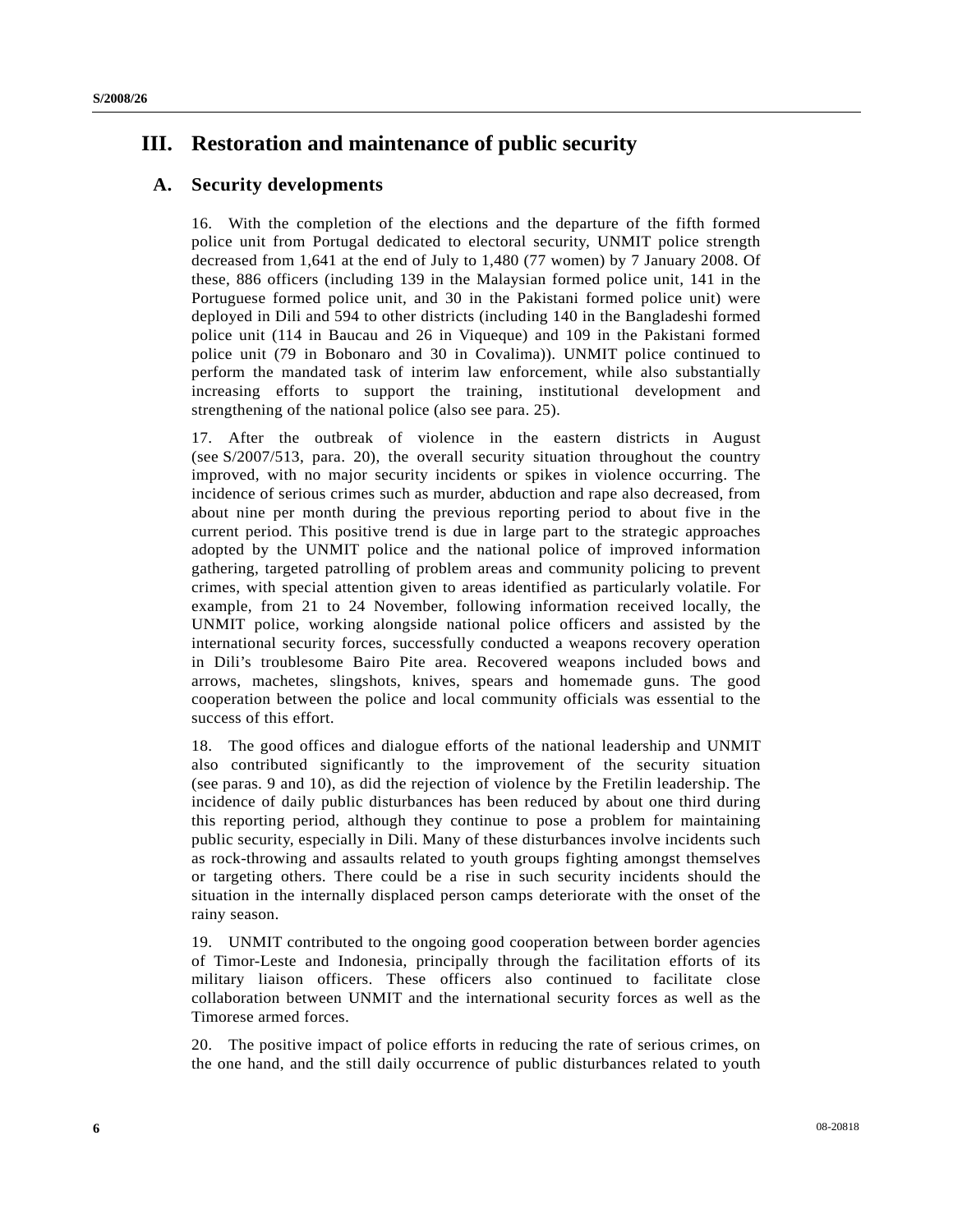group fighting, on the other, reflect the need for a continued strong UNMIT police presence (including the four formed police units) to maintain stability until the national police develops adequate capacities. To this end, UNMIT police will increasingly shift the focus of its efforts to the reform and rebuilding of the national police. In the meantime, UNMIT police will continue to assume the important role of interim law enforcement to ensure stability. As the security situation is still fragile, there remains the possibility of spikes in violence, particularly in connection with unresolved issues relating to Reinado and the petitioners. Fretilin's continued pronouncements that the Government is unconstitutional further contributes to general apprehension and uncertainties among some elements of the population regarding the security environment. Strengthened advocacy and civic education programmes to reduce the occurrence of violence by youth and martial arts groups, as well as gender-based violence, are vital.

### **B. Support and institutional strengthening of the security institutions**

21. The registration, screening and certification programme for the national police proceeded in accordance with the policing arrangement concluded by the Government and UNMIT in December 2006 (see S/2007/50, para. 33, and S/2007/513, para. 25). On 1 December 2007, the registration of all officers was completed, except for 88 who failed to register and are no longer considered part of the police service. All 3,108 registered officers (570 women) had completed the screening process as at 7 January 2008. Of the 3,108 screened officers, 186 (42 women) successfully completed both the provisional certification course and the six-month mentoring process and became fully certified officers. Another 1,503 (271 women) are provisionally certified (having passed the provisional certification course) and are in the mentoring stage. On the other hand, 296 (22 women) require further investigation due to allegations of criminal acts or human rights violations which will be adjudicated by the Timorese-led police evaluation panel. The remaining 1,123 screened officers are either undertaking, or waiting to take, the provisional certification course. As adequate training facilities were not available in some locations, UNMIT established mobile teams to provide the provisional certification course; instruction has been completed in Ermera and Manatuto districts and will be in Liquiça and Baucau districts by the end of January. To expedite instruction for officers in the remaining districts, UNMIT is discussing with the Government whether these mobile teams should be enhanced.

22. During recent months, UNMIT encountered increasing challenges to the mentoring process for the national police. Some police officers, especially in the districts, have resisted supervision and mentoring by UNMIT police as they consider themselves ready to assume increased operational responsibilities, although the majority of officers have been cooperative and are willing to undergo all requirements of the certification process. Further, a number of Timorese leaders, including the Prime Minister, the Secretary of State for Security and the General Commander Designate of the national police, have publicly raised concerns regarding the pace of the certification process and have appealed for increased operational tasks to be given to national police officers as well as accelerated handover of policing responsibilities in the districts. In addition, some concerns have been raised regarding the inadequate number of UNMIT police with appropriate training skill sets.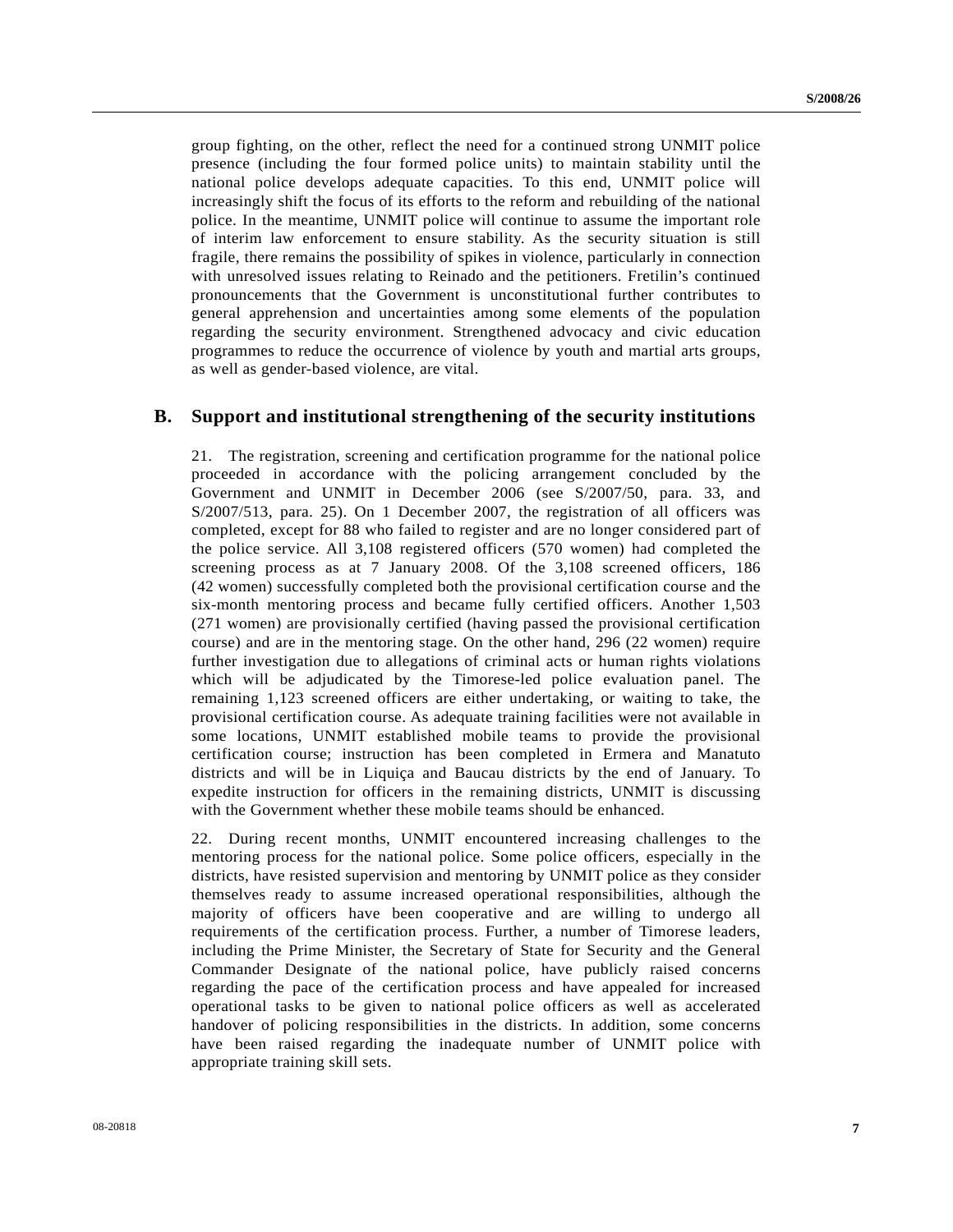23. There are also various factors that have an impact on the ability of UNMIT police to conduct mentoring. The relatively low number of UNMIT police officers deployed in the districts, particularly in remote areas, makes mentoring there more difficult than in Dili. The high turnover of UNMIT police officers through rotation further affects mentoring efforts, although comprehensive mentoring guidelines have been developed for uniformity in approach. Also, given the focus on the task of maintaining security during the elections, most police officers deployed to UNMIT had operational, rather than training and mentoring, experience. Efforts are being made to enhance UNMIT police capacities to provide training and mentoring for the national police, including through an augmented training-of-trainers approach and by requesting contributing countries to deploy more officers with specialized training and mentoring skills. In addition, an independent ongoing evaluation of the Vulnerable Persons Unit of the national police, supported by the United Nations Children's Fund (UNICEF), has highlighted the need for deploying additional officers to UNMIT with training and experience in dealing with gender-based crimes, particularly given the Unit's critical role in protecting women and children who continue to bear the brunt of the violence. Of course, further efforts are needed to address gender-based violence at all levels, including through training of all national police and UNMIT police officers on the special needs of women and investigative techniques for gender-based crimes as well as through improving victim access to judicial recourse.

24. The rebuilding of the national police as an impartial, professional and reliable police service, with sustainable systems and processes, is a long-term undertaking. The current stringent standards for certification must not be lowered. The fact that, since 1 January 2007, there have been 234 cases of misconduct among the 3,108 screened police officers highlights the need for continued close mentoring and guidance from UNMIT police. It is encouraging, though, that all 186 fully certified national police officers have been considered to perform well and that none have been involved in misconduct to date.

25. In view of progress in the registration, screening and training of national police officers, UNMIT has started to discuss with the Government the process of the phased transfer of law enforcement responsibility to the national police, although there are particular concerns regarding its still weak logistical capabilities (including lack of sufficient facilities, vehicles and communication equipment). In accordance with the policing arrangement, and the reform, restructuring and rebuilding plan being negotiated with the Government, the schedule for handover depends on the status of (a) the certification programme; (b) the achievement of benchmarks and performance targets set out in the reform, restructuring and rebuilding plan; and (c) the security situation. Taking account of these factors, a phased handover of districts and/or special police units is projected to begin in April 2008, with the Rapid Intervention Unit likely to be the first unit to be declared fully operational. Thereafter, depending on progress, it is envisaged that handover could proceed at the rate of one district every two months, starting with Dili district. The schedule will also take account of the outcome of a "pilot handover" of three police substations in Dili to commence in January 2008. However, some UNMIT police officers will be required to remain in handed-over districts in order to provide continuing advice and support to the national police officers and to liaise with and report to UNMIT police headquarters in Dili.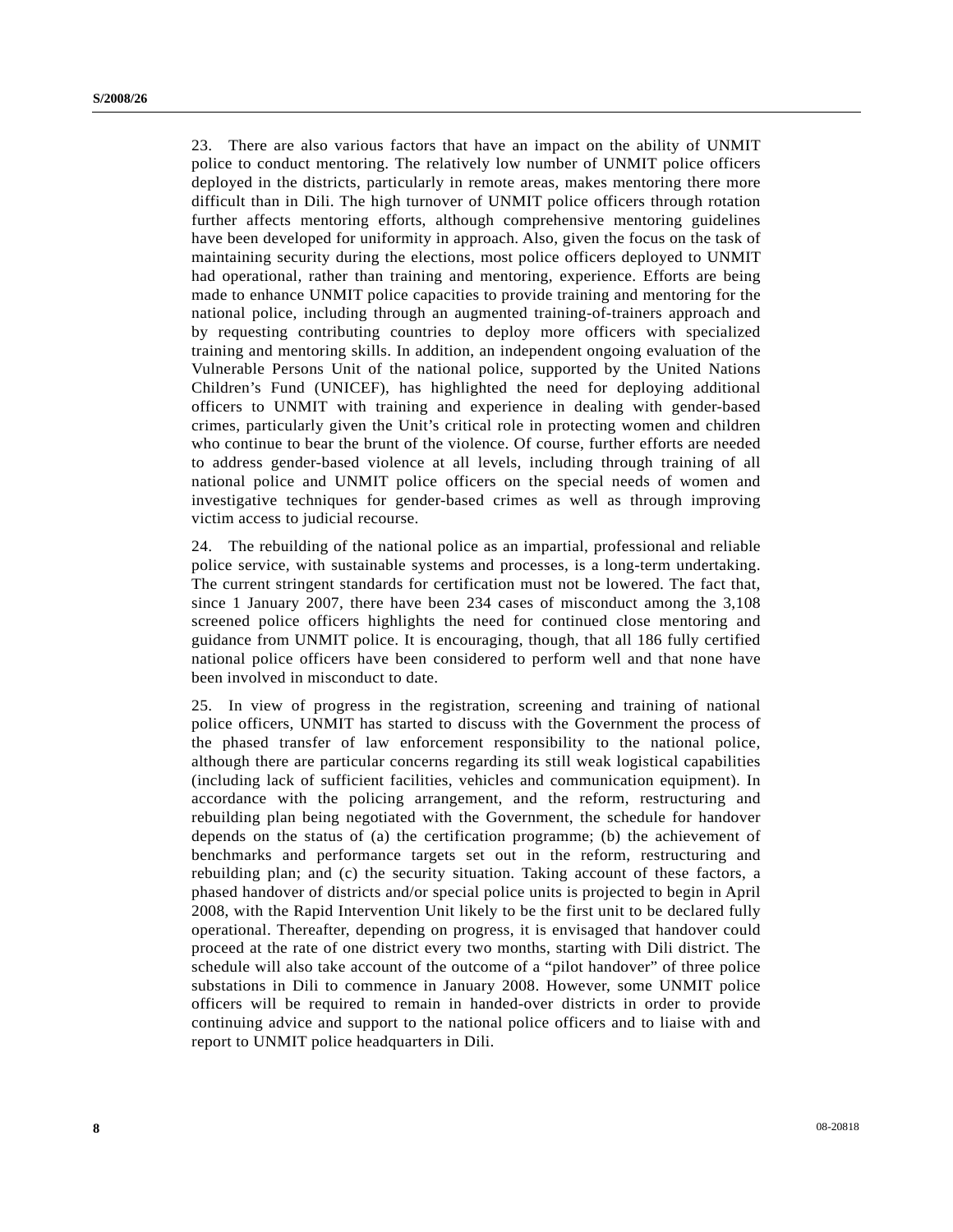26. The armed forces also made valuable contributions to public security by assisting the UNMIT police and the national police in the maintenance of law and order in the eastern districts during and after the August 2007 unrest, and by maintaining static security at some key installations in Dili. Nevertheless, in some instances, Timorese soldiers assuming static security tasks fired warning shots in violation of the rules of engagement, and occasional disputes emerged between individual military and police members. The armed forces command was responsive when UNMIT raised concerns regarding these incidents. However, their occurrence highlights the need to further improve relations between the security forces as well as to strengthen institutional policies and procedures appropriate for a military force in a peacetime setting, as part of a holistic approach to security sector reform. In order to help address some of these concerns, in December UNMIT initiated training for armed forces personnel on national and international human rights standards, principles regarding the use of force, and command responsibility to ensure respect for human rights standards. The joint national police/armed forces parades and collaboration on activities to celebrate independence day on 28 November reflect continuing efforts to institutionalize cooperative relations between the Timorese armed forces and police service.

### **C. Comprehensive review of the security sector**

27. There are also broader challenges to be addressed in the security sector as a whole, including the need to improve inter-operationability between the security institutions, increase operational capabilities, strengthen legal frameworks, and enhance civilian oversight mechanisms, all of which will be further considered during the ongoing security sector review process. The process started in December 2006 in the context of the Security Sector Review Joint Working Group co-chaired by senior representatives of relevant ministries and UNMIT (see S/2007/50, para. 38, and S/2007/513, para. 28). Since the 2007 elections, the President, with the agreement of the Government, has taken a proactive role in the security sector review process within the framework of a three-tier coordination structure established in August, which is jointly led by the President, the Parliament President and the Prime Minister.

28. UNMIT continues to be fully involved with this coordination mechanism to support the review process, including through the provision of policy advice and technical assistance. UNMIT began preparations for a Government-led country-wide survey to ascertain the views of the Timorese population on the security sector, which is financially supported by the Government of Norway through UNDP. UNMIT also continued to foster the involvement of relevant national stakeholders, such as the Parliament, civil society, the church and academia, in the review process. Security sector reform issues are also among the topics regularly discussed in my Special Representative's meetings with the Timorese leadership and opposition as well as in the High-level Coordination Committee meetings.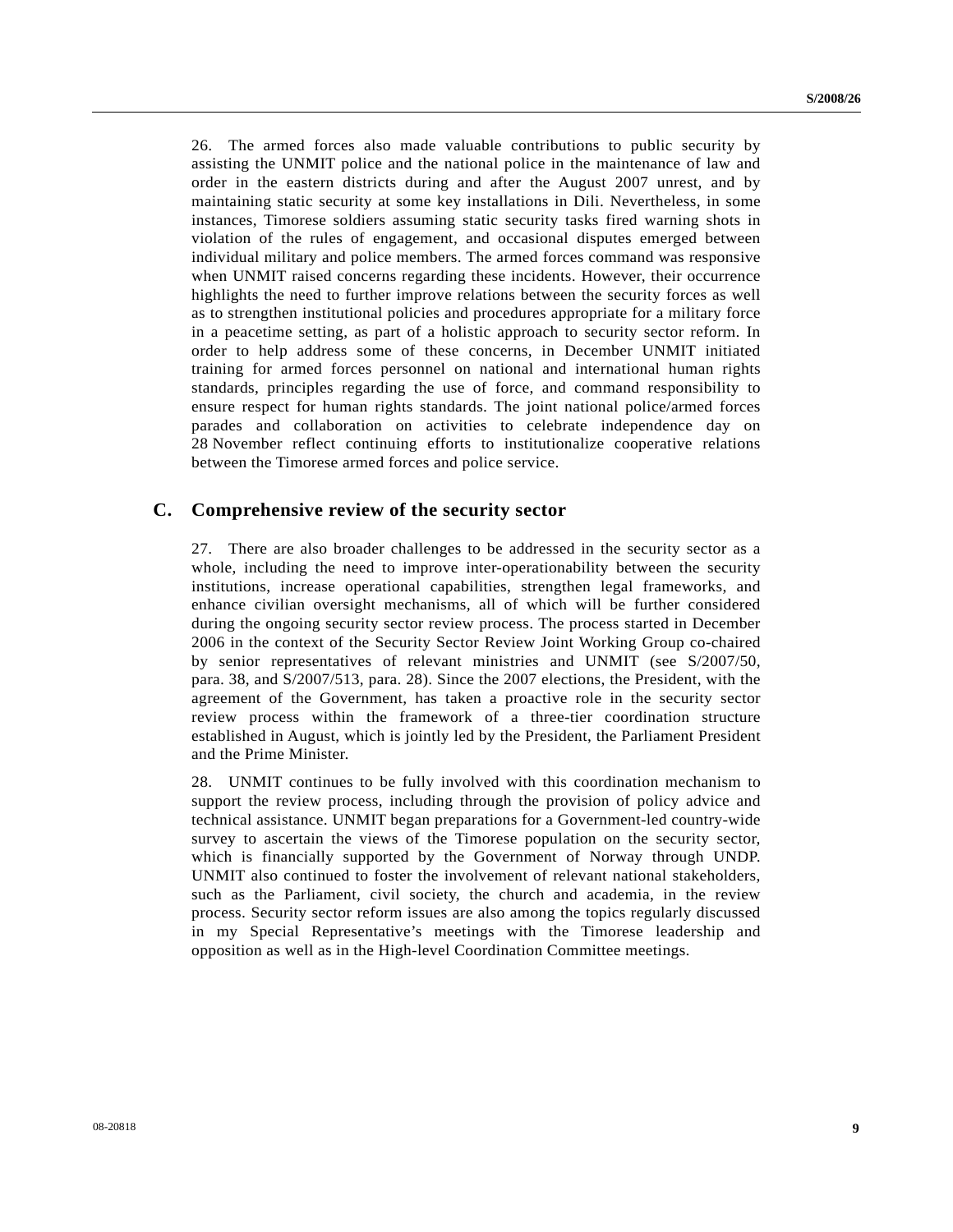# **IV. Promotion of human rights and the administration of justice**

### **A. Support for the monitoring, promotion and protection of human rights**

29. In November, UNMIT released a report on human rights developments in Timor-Leste covering the period from August 2006 to August 2007. The report noted that the citizens of Timor-Leste enjoyed a range of fundamental human rights, including freedom of speech, freedom of assembly and freedom of religion. The report also highlighted that, since August 2006, important progress in the promotion and protection of human rights had been achieved in a number of areas, including the holding of peaceful elections widely regarded as free and fair, strengthening of capacities in the judicial system, initiation of judicial processes relating to crimes committed during the 2006 crisis, and expanded monitoring and investigative activities of the Provedoria for Human Rights and Justice. However, the report also emphasized that considerable challenges remained to be addressed to ensure the safeguarding of human rights, including, inter alia, ensuring adequate standards of living (e.g., housing, basic services and employment), combating domestic and gender-based violence, and creating conditions for the voluntary and peaceful return of internally displaced persons. The need for increased access to justice and protection of the population in the districts, and for strengthened accountability for cases of misconduct among the security forces, was also highlighted. The report also presented a set of recommendations aimed at assisting both Timorese institutions and civil society in strengthening the promotion and protection of human rights in the country.

30. Despite serious resource constraints of the judicial system, notable progress was made in establishing accountability for serious criminal offences committed during the 2006 crisis, in line with the recommendations of the Independent Special Commission of Inquiry report (see S/2007/50, paras. 18-24). On 29 November 2007, four soldiers were found guilty of involvement in the shooting deaths of eight national police officers on 25 May 2006. On 3 October, Vicente da Conçeição, also known as "Rai Los", was arrested by UNMIT police with support from the international security forces, pursuant to an arrest warrant issued by the Dili District Court for his alleged involvement in an armed confrontation with members of the armed forces on 24 and 25 May 2006 that resulted in nine persons killed. In another important development, fugitive Reinado and 16 others were indicted for manslaughter, attempted manslaughter, rebellion and weapon charges, with the trial scheduled for 24 January 2008.

31. The trials held thus far, including those of the former Minister of the Interior and the former national police deputy commander of Dili district in the first half of 2007 (see S/2007/513, para. 30), were important signals to the population that Timor-Leste is committed to applying the law in an impartial manner and to combating impunity. Cooperation from the national police and armed forces during these proceedings has been positive, including the public acceptance by the armed forces Commander of the 29 November guilty verdict against the four Timorese soldiers.

32. In conjunction with the International Day for the Elimination of Violence against Women, the Office of the Secretary of State for Promotion of Equality launched the 16 days of activism against gender violence campaign, supported by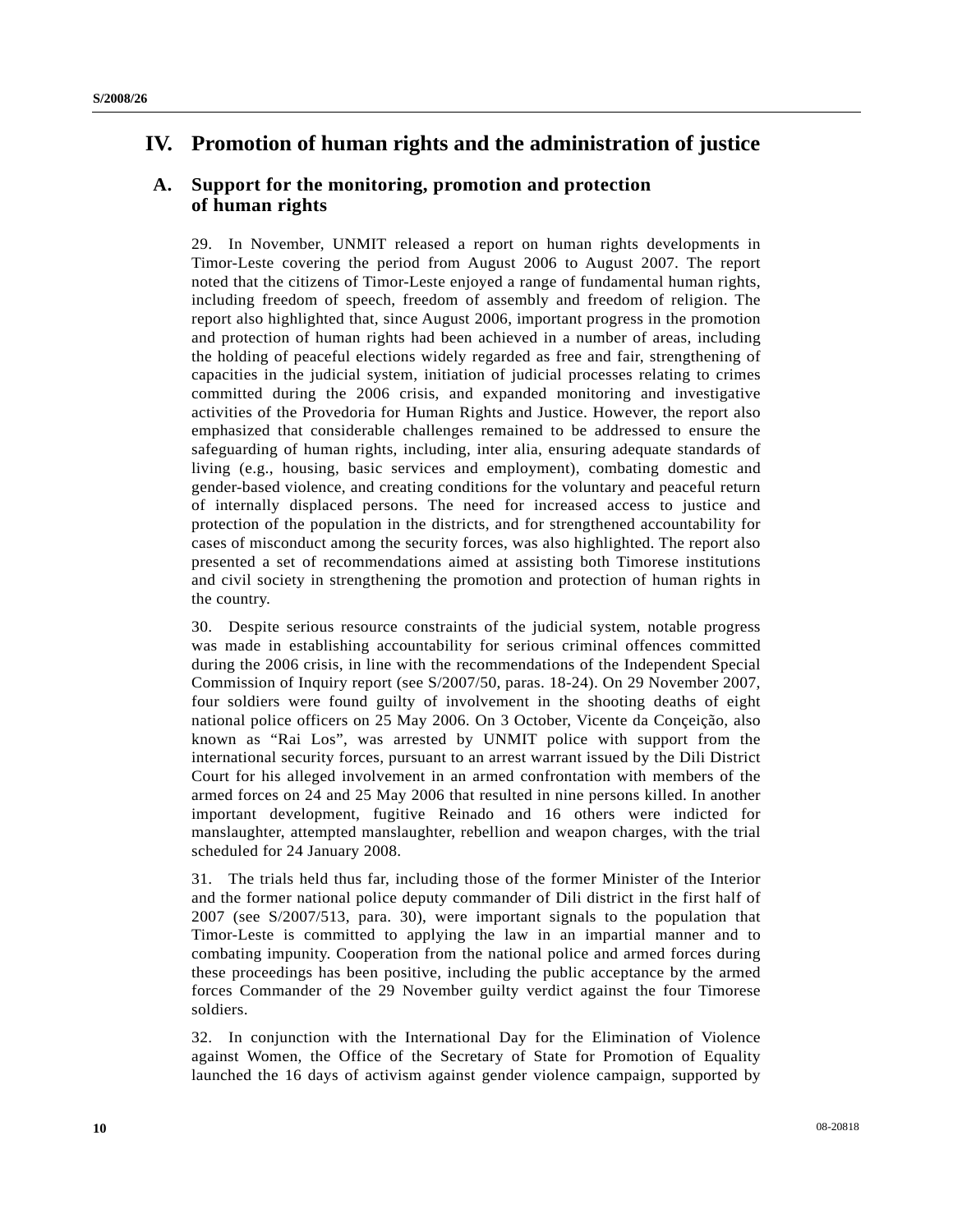the United Nations Development Fund for Women (UNIFEM), UNICEF, the United Nations Population Fund (UNFPA) and the International Organization for Migration (IOM). The campaign culminated on Human Rights Day on 10 December. Following a submission by the United Nations country team to the UNDP Millennium Development Goals Achievement Fund, a three-year project of \$5.9 million on supporting gender equality and women's human rights in nationbuilding of Timor-Leste was approved, to be jointly implemented by UNDP, UNICEF, UNFPA, IOM and UNIFEM. The project will aim to reduce violence against women by addressing issues relating to sexual violence and abuse and to ensure protection, the legal means to fight abuse and access by victims to the justice system. In addition, in November, the Government and the Office of the United Nations High Commissioner for Human Rights (OHCHR) signed a technical cooperation project for 2008-2009 aimed at strengthening the capacity of State institutions and civil society to promote and protect human rights, including those of women.

33. As a positive development, there are increasing indications that the Parliament will discuss "Chega!", the final report of the Commission for Reception, Truth and Reconciliation of Timor-Leste submitted in October 2005. Constructive debate on follow-up to the report's recommendations would indicate Parliament's commitment to fostering justice. The last two rounds of hearings of the Timor-Leste-Indonesia Commission of Truth and Friendship were held in September and October 2007 in Dili and Jakarta, respectively. The final report of the Commission is due in February 2008.

34. UNMIT continues to give high priority to its zero tolerance policy on sexual exploitation and abuse as well as the need for all personnel to maintain the highest standards of integrity and discipline. In addition to providing induction and regular training for all United Nations personnel on the prevention of sexual exploitation, abuse and harassment in the workplace, UNMIT began special training sessions for national staff to ensure that they are fully aware of their rights and duties. All UNMIT police officers received training in the prevention of sexual exploitation and abuse and in other conduct and discipline issues immediately upon arrival in the Mission. UNMIT also conducted monthly reviews of off-limit locations. These efforts have resulted in a decrease in the number of conduct and discipline cases. During the reporting period, three alleged sexual exploitation and abuse cases were reported. Two cases involved allegations against UNMIT police officers, which investigations found to be unsubstantiated. The investigation of the third case involving an international civilian staff member is ongoing.

35. UNMIT also strengthened its HIV/AIDS awareness programme. An HIV/AIDS session is included in the Mission's induction course, in which 1,010 personnel had participated as at 7 January 2008. Of the 15 UNMIT-trained peer educators, 8 are women. UNMIT also installed 78 condom dispensers at various United Nations facilities. In November, voluntary testing and counselling became available for United Nations personnel.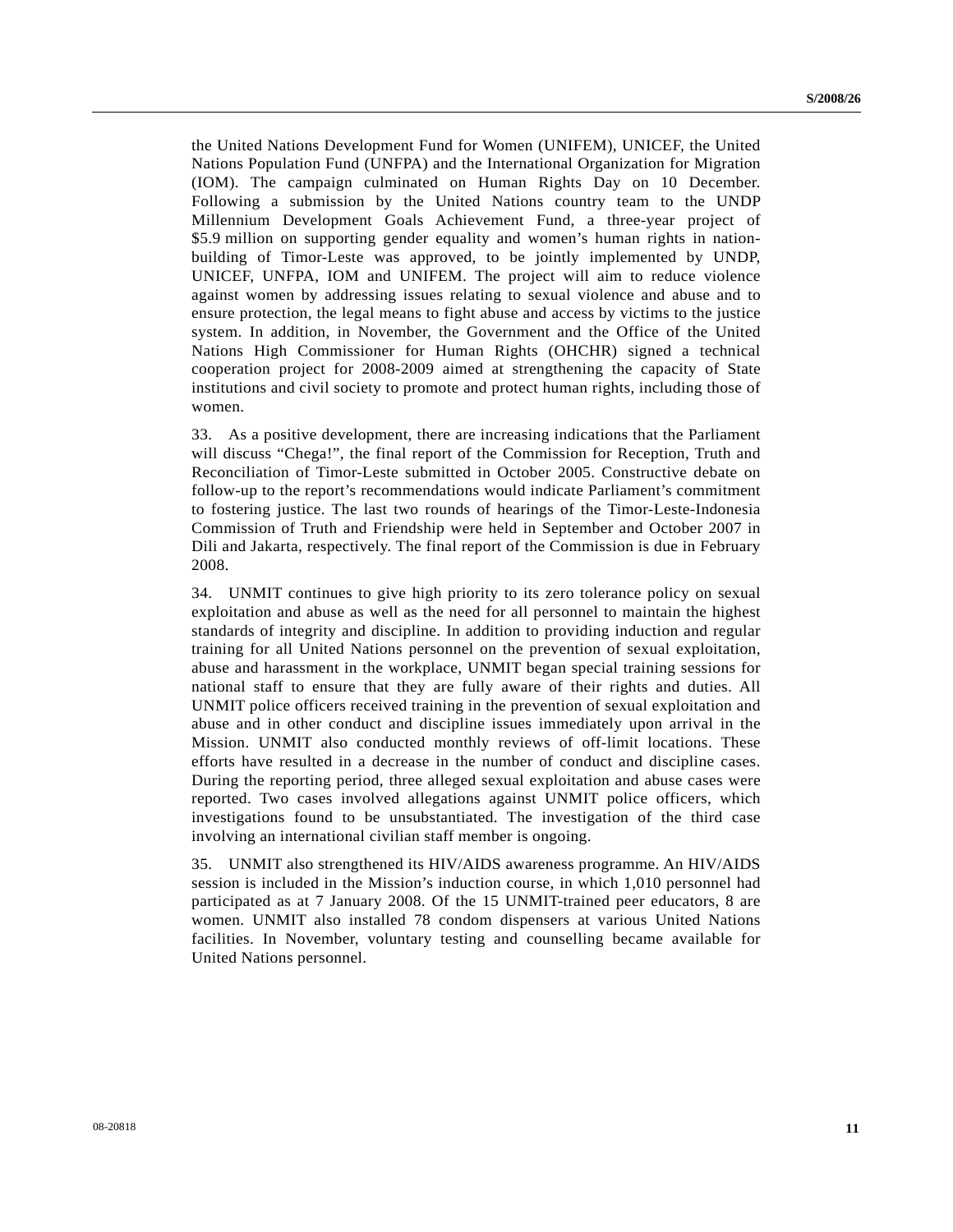### **B. Support for capacity-building and strengthening of the justice sector**

36. The new Government has focused renewed attention on the need to strengthen the justice system, including through accelerating the permanent deployment of judiciary staff to the districts, where permanent courts now function in Baucau, Covalima and Oecussi. This deployment, supported by UNDP, contributes to better access by the population to the justice system. Moreover, the 2008 budget includes a significant increase in the allocation for the justice sector. The Minister of Justice requested UNMIT assistance in drafting a legal framework to formalize traditional justice mechanisms, that remain outside the formal justice system. The Government is also preparing other key legislation, including on domestic violence and witness protection, with technical assistance from UNMIT, UNFPA, UNICEF and UNDP. A number of United Nations partners, including UNIFEM, UNFPA, UNICEF, UNDP, OHCHR and UNMIT, supported the preparation of the Government's first report on the Convention on the Elimination of All Forms of Discrimination against Women, which is awaiting Government approval.

37. An independent midterm evaluation mission (of international and national experts) conducted a comprehensive assessment of the UNDP justice sector support programme in order to measure progress in strengthening capacities of national judicial institutions since early 2006. In its report, the mission recommended that the involvement of national judiciary staff be further strengthened, and that international actors gradually relinquish line functions to concentrate on training and mentoring, which was fully endorsed by UNMIT and UNDP. The mission also highlighted the continued need for the support of the international community to the justice sector given its resource constraints and the backlog of cases. It is encouraging that national judges are increasingly responsible for cases, as seen in the Dili District Court where national judges decided 151 criminal cases, compared with 146 decided by international judges over the period from January to December 2007. A second group of 12 Timorese judicial personnel graduated from the Legal Training Centre at the end of 2007, joining the 27 national judges, prosecutors and public defenders who graduated in June (see S/2007/513, para. 35).

38. Gender-based violence continues to be an issue of serious concern, which warrants increased attention and support by national stakeholders and international partners alike. UNIFEM undertook a baseline study on the prevalence of and attitudes towards sexual and gender-based violence, which will serve as the basis for identifying appropriate community-level support required by women to prevent such violence and to respond to the needs of victims. UNFPA, together with the Office for Promotion of Equality, strenuously advocated for approval of the draft domestic violence law, which has been harmonized with the new Penal Code. To promote access to justice through the dissemination of legal information, UNMIT and UNDP organized several public meetings on justice-related issues in the districts in October.

39. The new Government also focused its attention on strengthening the prisons system (see S/2007/513, para. 38). Gradual but steady progress is being made in the corrections sector with the joint support of UNMIT and UNDP. A strategic plan has been approved by the Minister of Justice. The refurbishment of Becora Prison has been substantially completed, and that of Gleno Prison will commence in early 2008. The Minister of Justice has signed a memorandum of understanding with the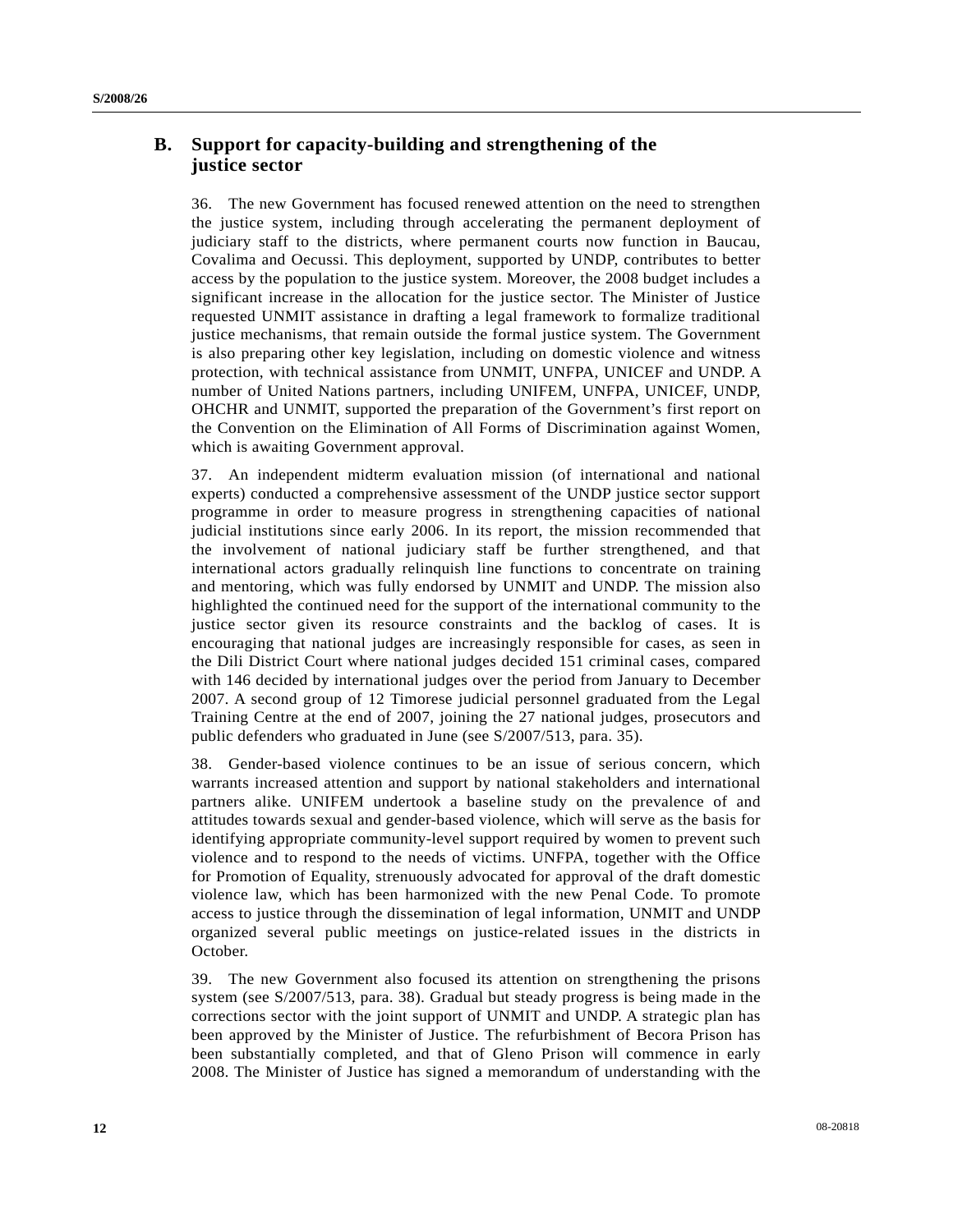Government of Brazil for the initiation of a vocational training programme at Becora Prison to develop the trade skills of inmates, as well as the establishment of a vocational training centre which will, among other things, train prison staff as workshop trainers.

40. Efforts continued to consolidate and strengthen national mechanisms for human rights protection and the promotion of justice. UNMIT, in collaboration with OHCHR, assisted the Provedoria for Human Rights and Justice in establishing an advisory council comprised of representatives of diverse groups, including religious communities, women, handicapped persons and businesses. This facilitated the admission of the Office of the Provedoria to the Asia-Pacific Forum for National Human Rights Institutions in September 2007. The Office of the Provedoria organized a human rights monitoring mission to Viqueque subdistricts, and also presented a monitoring analysis with recommendations for improving conditions in police detention centres in Dili. UNMIT provided technical assistance to non-governmental organizations to improve their ability to make effective use of a database of alleged human rights violations established and managed by a non-governmental organization in 2005. In December 2007, a manual (in the Tetum language) on monitoring economic, social and cultural rights in Timor-Leste was launched by UNMIT, designed to assist civil society and other national actors.

41. Given the importance of ensuring that staff of the Office of the Provedoria possess sufficient skills to deal with human rights complaints, UNDP and OHCHR prioritized investigation skills in their joint project on human rights capacitybuilding of the Provedoria. Regular training sessions were delivered to the Office of the Provedoria in the areas of investigation skills and constitutional and criminal procedures, with technical assistance provided by the World Bank. UNIFEM also conducted training on the Convention on the Elimination of All Forms of Discrimination against Women for the Office of the Provedoria. This assistance has been instrumental in preventing any backlog of cases in the Office of the Provedoria and sustaining the population's trust in the institution through the timely conclusion of investigations. In collaboration with the National Institute of Public Administration, UNIFEM supported the integration of modules on the Convention in the course curricula for civil servants. Under a memorandum of understanding between the Government of Timor-Leste and the Victorian Institute of Forensic Medicine of Australia for the investigation of the Santa Cruz massacre of 12 November 1991, forensic training will also be provided to 10 national police officers, with the support of UNMIT police officers with forensic expertise.

42. Based on consultations, it is expected that UNMIT and the Government of Timor-Leste will soon sign an agreement concerning assistance to the Office of the Prosecutor-General of Timor-Leste to complete outstanding investigations of the former Serious Crimes Unit. With this agreement, the UNMIT serious crimes investigation team will gain access to the former Serious Crimes Unit archives and databases. UNMIT has started preparing plans to conduct investigations in an organized and effective manner.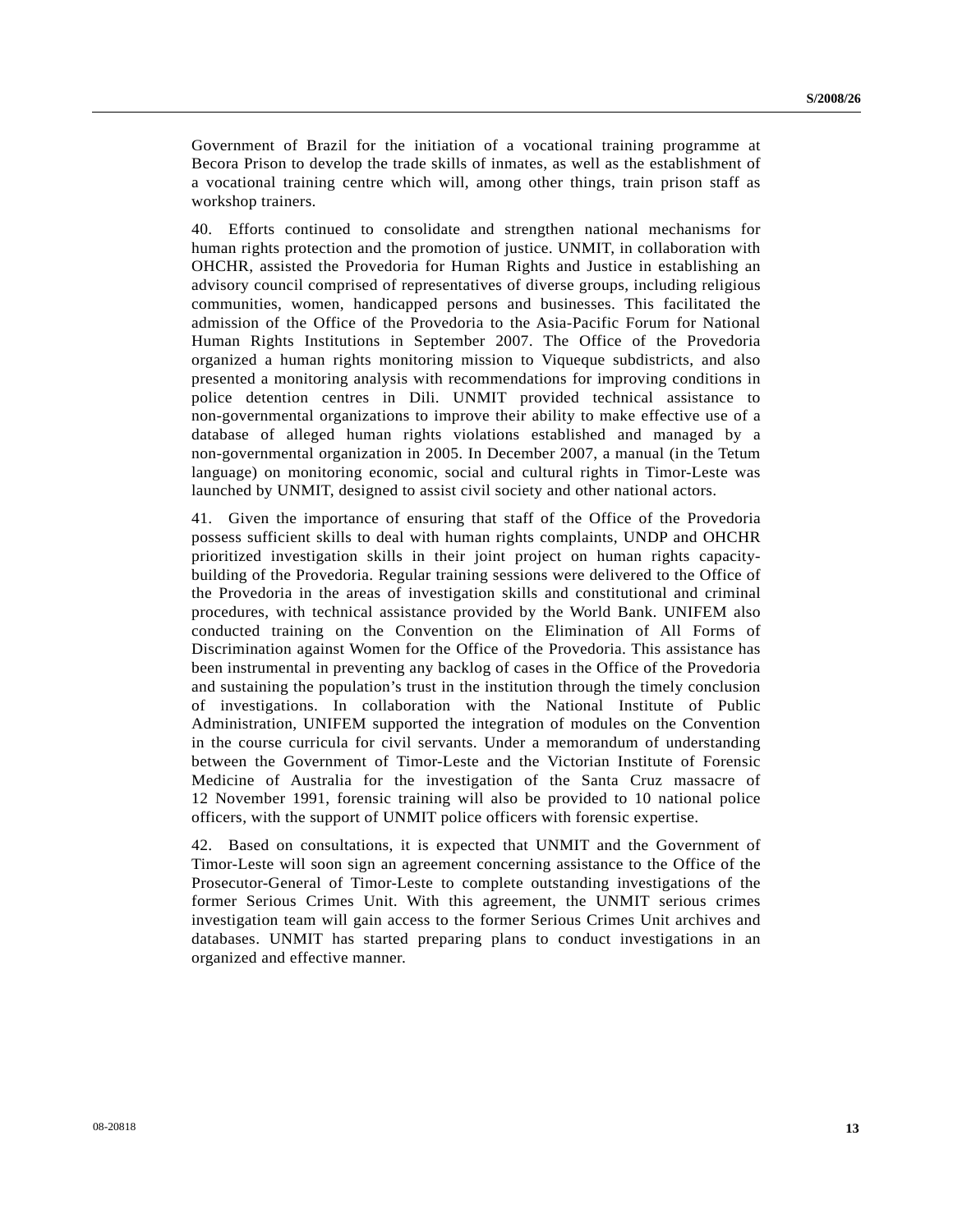## **V. Support for the "compact", democratic governance, socio-economic development and humanitarian assistance**

### **A. Support for the "compact" process**

43. The Government has concluded intensive consultations on a draft "compact" document, with more than 1,000 national and international stakeholders taking part in different dialogue forums. Based on the feedback given, a series of recommended short-, medium- and long-term actions and strategies were proposed in each of the six priority areas (see S/2007/513, para. 40). They form the basis of the compact operational framework, which essentially serves as a resource-coordination tool that also identifies gaps where additional international assistance may be needed. The United Nations country team included the compact as a basis for formulating the United Nations Development Assistance Framework for 2009-2013. On 31 October, the Council of Ministers endorsed the compact, which is expected to be launched at an international development partners' meeting in early 2008.

### **B. Enhancing democratic governance**

44. Efforts by UNMIT and the United Nations country team as well as development partners continued to support the four organs of sovereignty (presidency, parliament, executive and judiciary), civil society and the media to foster a culture of democratic governance. With the aim of strengthening the country's system of checks and balances, UNDP continued to provide support to the Office of the President to increase its effectiveness, including through the development of processes to improve its agenda management and coordination and communications capacities. In October, UNMIT and UNDP undertook a joint organizational analysis mission to support the Office of the Prime Minister and the Ministry of Foreign Affairs. Advice was provided to the Parliament by UNMIT and through the UNDP parliament support project, which deployed four legal advisers who helped the new parliamentarians during critical legislative processes, including those leading to approval of the Government programme and the 2007 transitional and 2008 State budgets. UNDP and the United Nations Capital Development Fund continued to support Government strategies for local governance, including the completion of national consultations on the reorganization of administrative structures. In addition, UNIFEM and UNDP, in collaboration with the Parliament, provided assistance to finalize plans for the establishment of a gender resource centre at the Parliament aimed at providing substantive support to the efforts of women parliamentarians, particularly to pursue issues to further women's empowerment and gender equality.

45. To promote responsible citizen involvement in and understanding of governance processes, UNMIT worked closely with UNDP in training-of-trainers sessions with 13 civic education groups throughout the country. The training covered such issues as the role of State institutions and citizens' rights and responsibilities. UNDP is also supporting a programme of dialogue between local non-governmental organizations and Government officials in five districts. In addition, UNDP and UNMIT provided assistance to the one existing national radio and television station as well as 15 community radio stations to strengthen their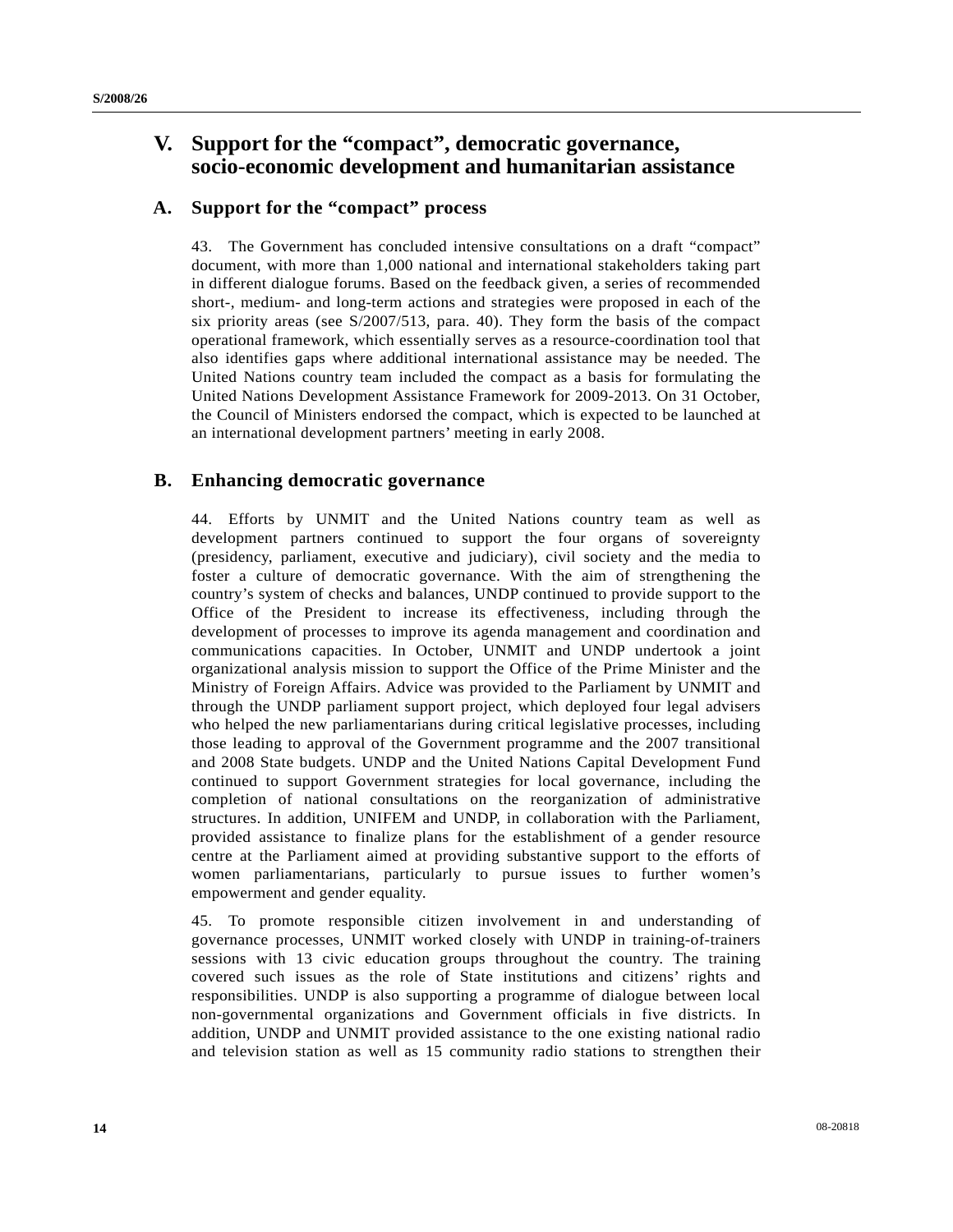technical capacities and reach, including through programming and logistical support, leading to all becoming fully operational.

46. Support continued to be provided to political parties through three UNDPsupported district resource centres in Baucau, Bobonaro and Oecussi. UNDP also initiated a training and capacity-building programme focused on strengthening the institutional capacities of political parties, and their understanding of party roles and responsibilities in a democratic system. UNIFEM, in collaboration with Forum Tau Matan and the National Directorate for Public Administration of the Ministry of State Administration, conducted workshops on Timor-Leste's Constitution with women representatives in village councils.

#### **C. Socio-economic development**

47. In its programme, the Government indicated its commitment to promoting development and tackling poverty and other socio-economic concerns, including unemployment, which continue to be major causes of instability in Timor-Leste. The programme's longer-term priority areas are: (a) economic growth; (b) reform of State management; (c) qualification of the youth and development of national human resources; (d) solidarity, health and social protection; (e) infrastructure and improvement of the quality of life; (f) promotion of equality and tolerance, and of internal security, and strengthening of democracy; and (g) national defence and foreign policy. The 2008 budget of about \$348 million reflects these priorities, as well as those of the compact. United Nations agencies, funds and programmes, together with the international financial institutions, worked closely with ministries in support of the budget preparation process; a training session on genderresponsive budgeting was also sponsored by UNIFEM and UNMIT for women parliamentarians and representatives of non-governmental organizations. United Nations agencies are also providing support to the Government in the preparation of the second national development plan. In addition, preparation of the 2009-2013 United Nations Development Assistance Framework for Timor-Leste began in collaboration with the Government, non-governmental organizations, donor partners and the international financial institutions. From initial consultations, priorities have emerged in the areas of democratic governance, sustainable growth and basic social services, together with the need to address cross-cutting requirements relating to gender, youth, capacity development and human rights.

48. In support of recovery efforts and the Government priority on human resource development, UNDP and the International Labour Organization (ILO) supported capacity development for the Secretariat of State for Vocational Training and Employment to enhance employment opportunities for young people in Timor-Leste. Labour-intensive techniques were introduced, piloted and incorporated into the design and implementation of public works in all districts. UNFPA provided technical, financial and logistical support to the Ministry of Health in its efforts to increase the capacities of health workers at the district level, specifically for family planning and basic emergency obstetric care. About 210 health workers throughout all districts were trained to provide reproductive health services to the population.

49. As another Government priority area, the improvement of rural livelihoods is a key focus of support by United Nations agencies, funds and programmes. To enhance food security, the Food and Agriculture Organization of the United Nations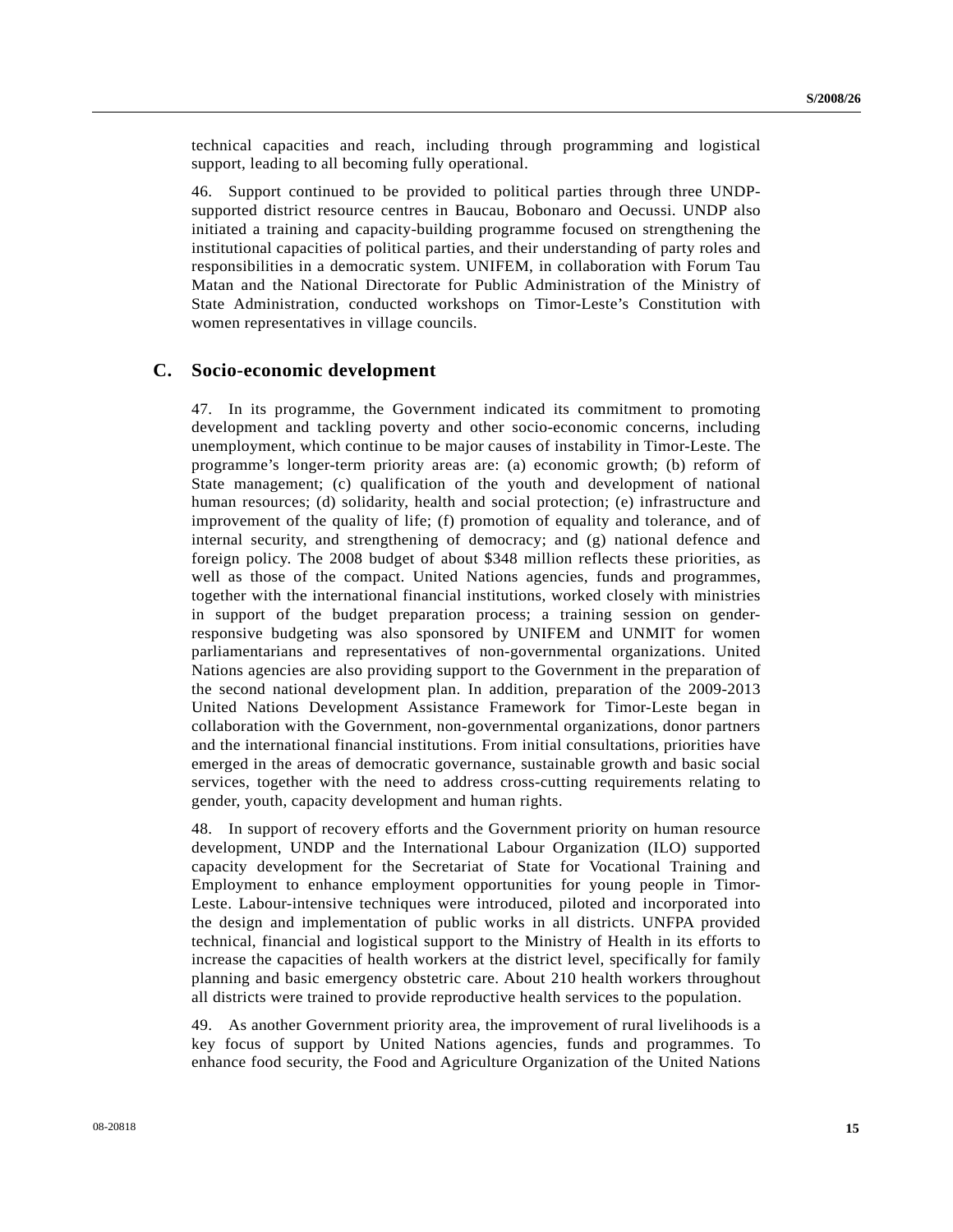(FAO) initiated the distribution of high-yield maize seeds to 21,000 rural households affected by civil unrest, drought and/or local locust infestation. The World Health Organization (WHO) and FAO also provided technical assistance to the Government for the development of a project for the prevention and control of avian flu, focusing on awareness-raising at the district level, with support from the Governments of Australia and the United States of America. The Global Fund to Fight AIDS, Tuberculosis and Malaria approved two projects for the control of malaria, totalling US\$ 6 million and \$7 million, respectively.

#### **D. Humanitarian assistance**

50. About one tenth of the population (100,000 persons) remains displaced — 30,000 in Dili and 70,000 in the districts — and lives in poor conditions in camps or with host families. Key ministries, United Nations agencies, non-governmental organizations, and international organizations undertook joint efforts to map the needs, capacities and contingency stocks available in preparation for the rainy season and a possible emergency flood situation. At 7 January 2008, approximately 1,700 tents had been replaced and 4,500 tarpaulins distributed in 31 internally displaced persons camps in Dili. Preparations are ongoing, including elevating tents, securing septic tanks, cleaning public drainage and distributing tarpaulins. Vice Prime Minister José Luís Guterres and my Deputy Special Representative Reske-Nielsen convened a high-level meeting on rainy season preparedness on 14 November, which included representatives of ministries, United Nations partners, UNMIT and other international organizations. Support was also provided by UNMIT and humanitarian partners to the Government to improve the existing contingency plan for country-wide disaster preparedness and emergency response. In addition, UNMIT undertook multimedia campaigns in support of humanitarian efforts, and two mobile teams distributed updated information for 147 message boards in internally displaced persons camps around the country.

51. The World Food Programme (WFP) undertook an emergency food security assessment in Dili aimed at ascertaining the number of food-insecure people in internally displaced persons camps and among the non-internally displaced persons population, so that options could then be identified to help restore longer-term food security. The assessment revealed that 50 per cent of current recipients of food distributed in internally displaced persons camps are not food insecure, and that 50 per cent of the surveyed population in Dili is food insecure and in need of assistance. As modalities are being developed to phase out food assistance to non-food insecure internally displaced persons, the Government and United Nations agencies are identifying programmes to assist food-insecure people (including among internally displaced persons and the general population in Dili) in order to restore food security to them. Some of those programmes, however, may require the continuation of food distribution for a short period of time. Continued assistance was also provided to displaced women and children by other United Nations country team partners, including UNICEF and UNFPA.

52. To ensure effective coordination of humanitarian activities, a newly established Humanitarian Coordination Committee, chaired by the United Nations Humanitarian Coordinator, brought together representatives of United Nations partners, non-governmental organizations and international organizations. The Committee and the Integrated Humanitarian Coordination Team (comprising staff of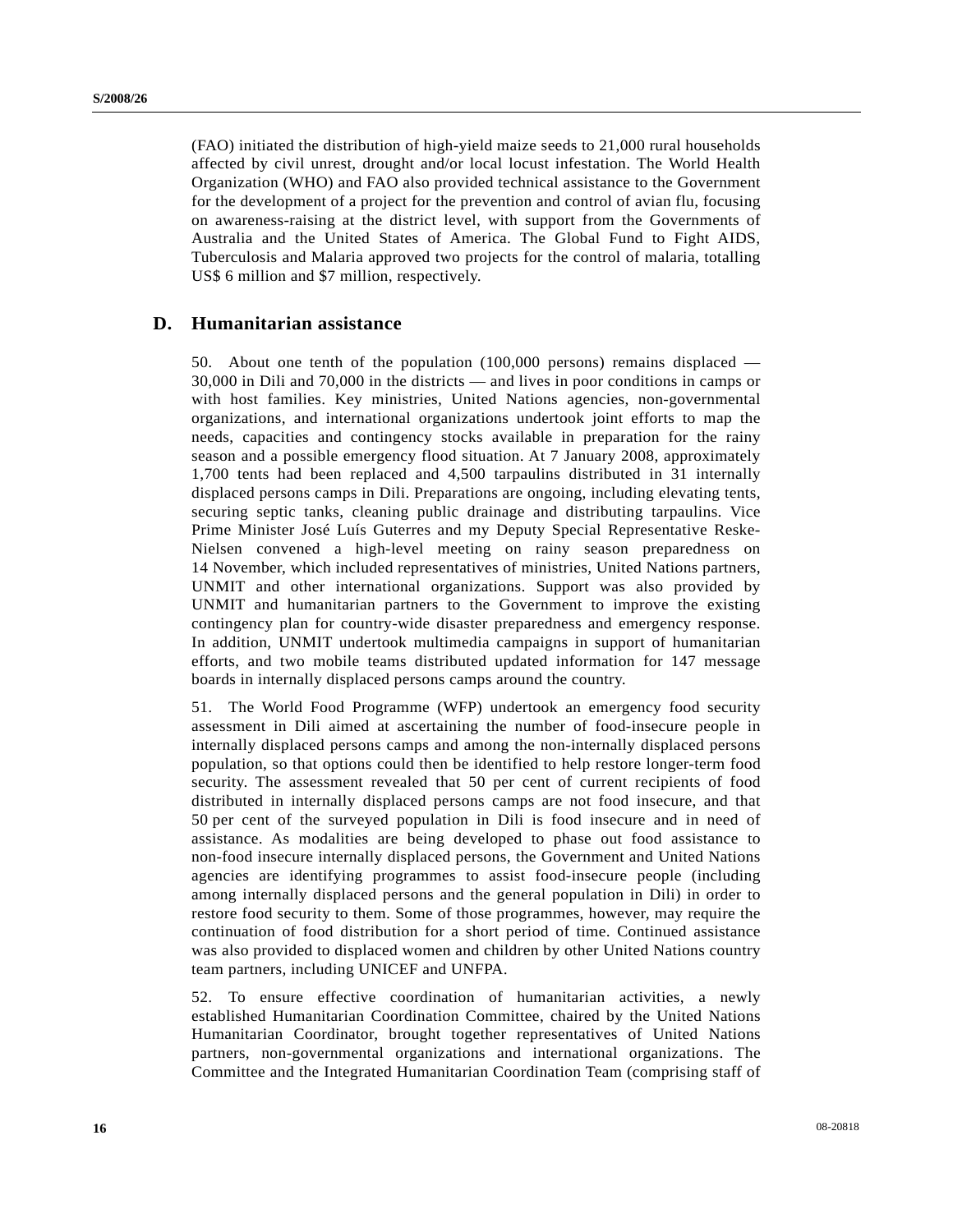UNMIT and the Office for the Coordination of Humanitarian Affairs), regularly interacted with Government representatives to assist with the formulation of a national recovery plan and to ensure linkages with international assistance projects. On 9 October, a high-level retreat brought together senior Government officials, UNMIT, United Nations agencies, non-governmental organizations and international organizations to address immediate humanitarian needs. The Council of Ministers adopted a national recovery strategy which was launched on 17 December. United Nations partners also continued to provide support for longer-term efforts in a number of critical areas, including for strengthening the legal framework for land and property rights; developing durable solutions to the housing crisis; community reconciliation; compensation packages for the return and reintegration of internally displaced persons; and livelihood programmes to improve opportunities for vulnerable groups. The UNICEF development of materials for child protection focal points and support teams within internally displaced persons camps and communities led to better access to information on child safety and protection issues and enhanced child protection activities. Psychosocial services and conflictresolution initiatives were also implemented, which contributed to bringing an increased sense of normalcy in the daily lives of children.

## **VI. Financial aspects**

53. The General Assembly, by its resolution 61/249 C, appropriated \$160.6 million for UNMIT for the period from 1 July 2007 to 30 June 2008. Should the Security Council approve my recommendation for a one-year extension of the UNMIT mandate (see para. 56), the cost of the operation and maintenance of the Mission during this period will be limited to resources approved by the General Assembly. As at 30 September 2007, unpaid assessed contributions to the Special Account for UNMIT amounted to \$82.7 million. The total outstanding assessed contributions for all peacekeeping operations at that date amounted to \$2,785.7 million. In accordance with the quarterly payment schedule, reimbursement of formed police unit costs has been made for the period up to 31 August 2007, while payments for equipment owned by formed police units covered the period up to 30 September 2007.

## **VII. Observations**

54. **The functioning of the Parliament, Government and other State institutions demonstrates progress in building on the gains of the peaceful electoral process as well as a commitment to restore normalcy following the 2006 crisis. However, the first year of the new Government and Parliament remains a delicate time for the country. The population has high expectations for tangible improvements in the quality of their daily lives, still marked by widespread poverty and unemployment. While the approval of the Government programme and budgets are important first steps towards fulfilling campaign promises, implementation will now be critical. State institutions will need to strengthen capacities, systems and procedures to effectively carry out planned strategies and activities, which will require continued international assistance.**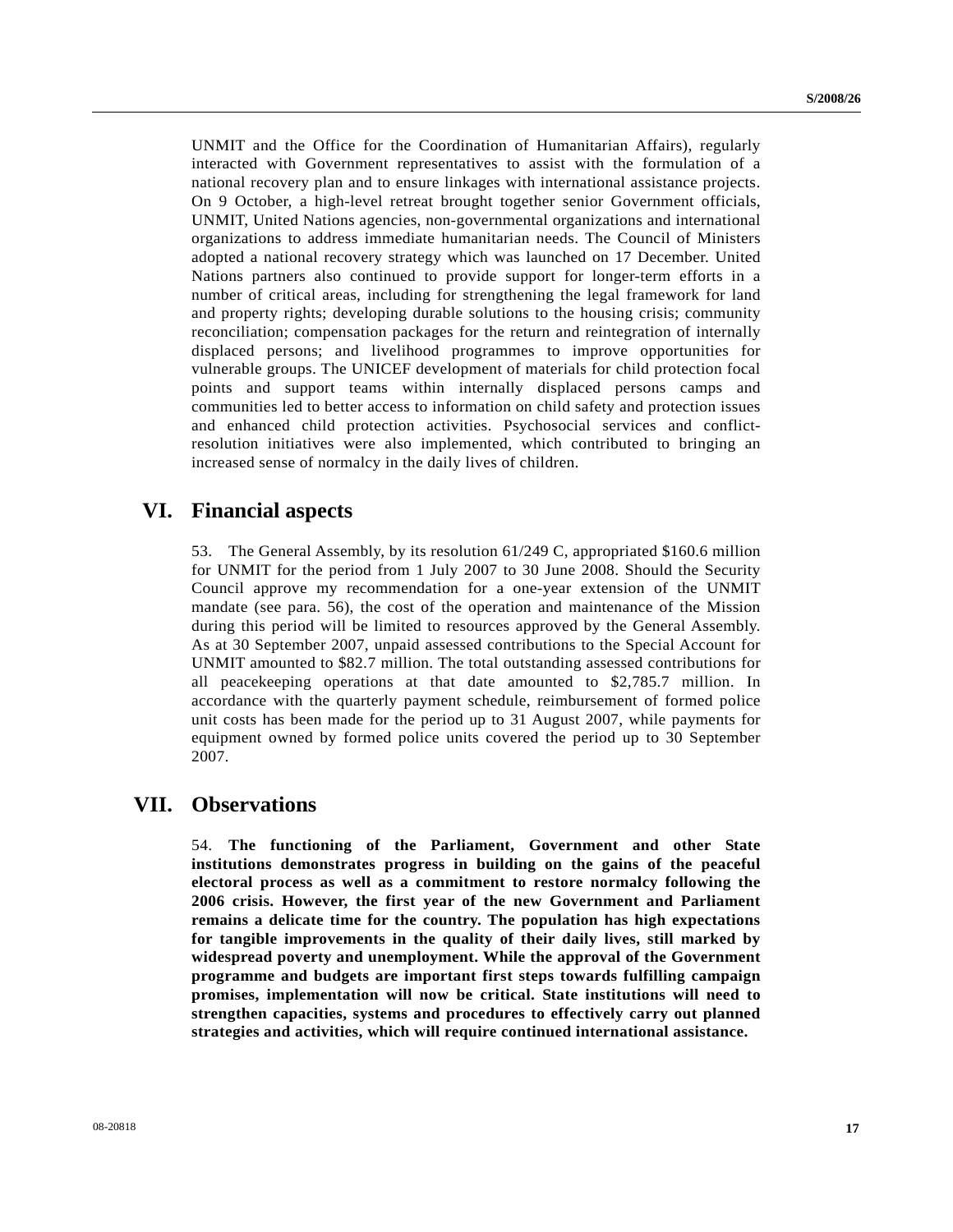55. **Despite an improvement of the overall security situation throughout the country and other advances, Timor-Leste continues to face enormous challenges, as noted by the Security Council mission that visited the country in late November. The most visible reminders of the 2006 crisis, particularly the petitioners, internally displaced persons and the fugitive Reinado, have become even more prominent during the reporting period and continue to constitute potential destabilizing elements. Further, persisting differences among political leaders and parties have prevented consensus approaches for resolving these and other pressing issues. As highlighted by the Security Council mission, unless the differences among the Timorese leaders are resolved, political uncertainty will persist, together with the prospect of renewed violence and bloodshed (see S/2007/711, para. 24). Intensified efforts to promote dialogue to defuse existing tensions and foster greater political consensus, as well as the strengthening of inclusive democratic processes, will thus be essential for achieving sustainable stability and prosperity in Timor-Leste.**

56. **The Security Council mission also highlighted that rebuilding the population's confidence in the State institutions is among the critical challenges facing the country, along with those relating to internally displaced persons, security sector reform, economic development, restoring stability, strengthening democratic institutions and improving governance and the rule of law (see S/2007/711, paras. 22 and 23). As conveyed by my Special Representative to the Council in September 2007, and as I reiterated during my December visit to Timor-Leste, UNMIT, in partnership with the Timorese, has particularly focused its efforts during the post-electoral period on four priority areas: review and reform of the security sector, strengthening of the rule of law, economic and social development and promoting a culture of democratic governance. However, as these are complex undertakings requiring long-term commitment, and as much remains to be done in these and other areas of the broad mandate given to UNMIT, I propose a mandate extension for a further 12 months at the present composition and strength.**

57. **Given the continuing fragile environment in Timor-Leste and the level of confidence among the Timorese population in their security institutions, one of the most critical institutions warranting sustained assistance is the national police service. Despite considerable progress in the screening and mentoring process, the national police force requires further training, institutional development and strengthened capacities to be in a position to assume full responsibility for dealing with potentially volatile security situations. UNMIT police officers, particularly those in formed police units, have continued to be required to respond to group fighting and public disturbances, and have in large part contributed to the relatively stable security situation and the drop in serious criminal offences, with the support of the international security forces. The daily occurrence of public disturbances, however, further highlights the need for a continued UNMIT police presence to perform interim law enforcement until the national police force is fully reconstituted.**

58. **Upon completion of the 2007 elections, UNMIT police devoted increasing attention to the reform and rebuilding of the national police, including discussions with the Government on the eventual handover of policing responsibility. The progress in the phased handover of policing responsibility will be one of the key elements in determining what future adjustments will be**